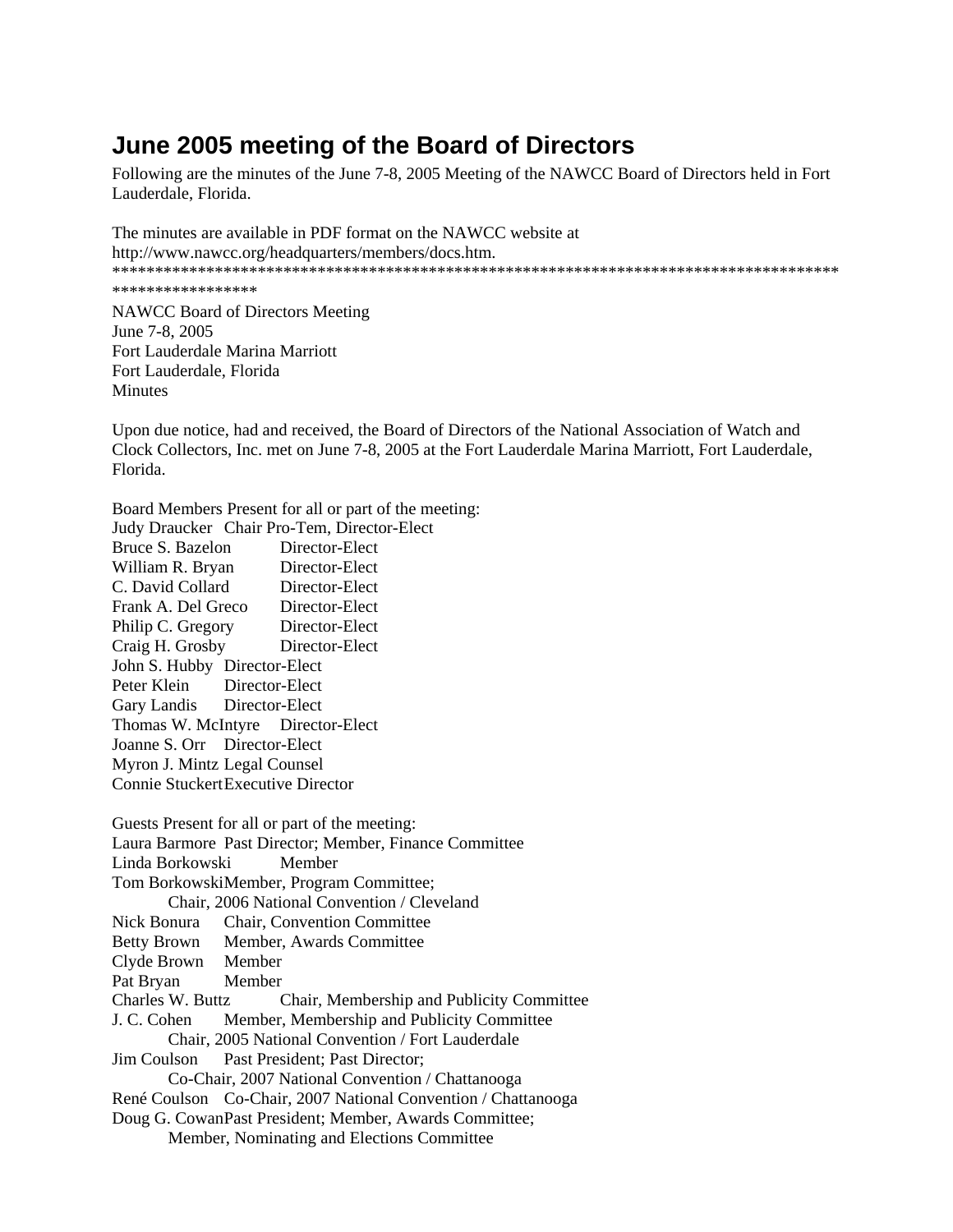Jean Cowan Member William J. Curtin Past Treasurer Michael A. Dempsey Chair, Education Committee Bernard J. Edwards, Sr. Past President Susan Edwards Member H. William Ellison Member, Ward Francillon Time Symposium Committee Roger Gendron Member, Library Collections Committee James Gilmore Chair, Awards Committee Beth Hubby Member William J. Keller Past Director; Chair, Publications Committee Bob Linkenhoker Member Cora Lee Linkenhoker Member Jane McIntyre Guest Paul Metsker Member, Craft Contest Committee Ursula Metsker Member, Bylaws and Procedures Committee Fortunat Mueller-Maerki Member, Library Collections Committee George E. Orr Past President; Member, Education Committee Hugh Overton Past Secretary; Member, Craft Contest Committee Ruth Overton Member, Bylaws and Procedures Committee Betty Pearson Member, Membership and Publicity Committee Laurence E. Pearson Member, Awards Committee Jean Priestley Guest Philip T. Priestley Past Director; Member, Publications Committee Richard W. Robinson NAWCC Director of Development Fred R. Tischler Past Director: Member, Education Committee Pam Tischler Member, Education Committee Lee Yelvington Chair, Program Committee

## Call to Order - Tuesday, June 7, 2005

With a quorum established, Chair Pro-Tem Judy Draucker called the meeting of the Board of the National Association of Watch and Clock Collectors, Inc. to order at 8:50 a.m. The Chair Pro-Tem welcomed those present and announced that Past President George E. Orr had been appointed as Acting Secretary until such time that the election of the Secretary could be confirmed. She further announced that Legal Counsel Myron J. Mintz would be arriving later on Tuesday, June 7, 2005. Introductions were made individually by Members of the Board and guests present.

Chair Pro-Tem Draucker set the procedures for the meeting. She further stated that guests would have the opportunity to speak to the Board at the end of the meeting.

Ms. Draucker acknowledged the efforts of 2005 National Convention / Fort Lauderdale Chair J. C. Cohen, Co-Chair Craig H. Grosby, Finance Chair Peter Klein and their committee chairs and members in producing the Convention.

MOTION: Made by Director-Elect Hubby, Seconded by Director-Elect McIntyre: That the election of Director-Elect Judy Draucker as Chair Pro-Tem of the NAWCC 2005-2007 Board of Directors be ratified. Motion approved. Voting yea: Bazelon, Bryan, Collard, Del Greco, Gregory, Grosby, Hubby, Klein, Landis, McIntyre, Orr. Voting nay: None.

Chair Pro-Tem Draucker conducted the election of officers for the term of the 2005-2007 Board of Directors.

ELECTION OF CHAIR: Nominations having been received via electronic meeting for the position of NAWCC Board Chair are: Frank A. Del Greco (OH) and John S. Hubby (TX). The Chair Pro-Tem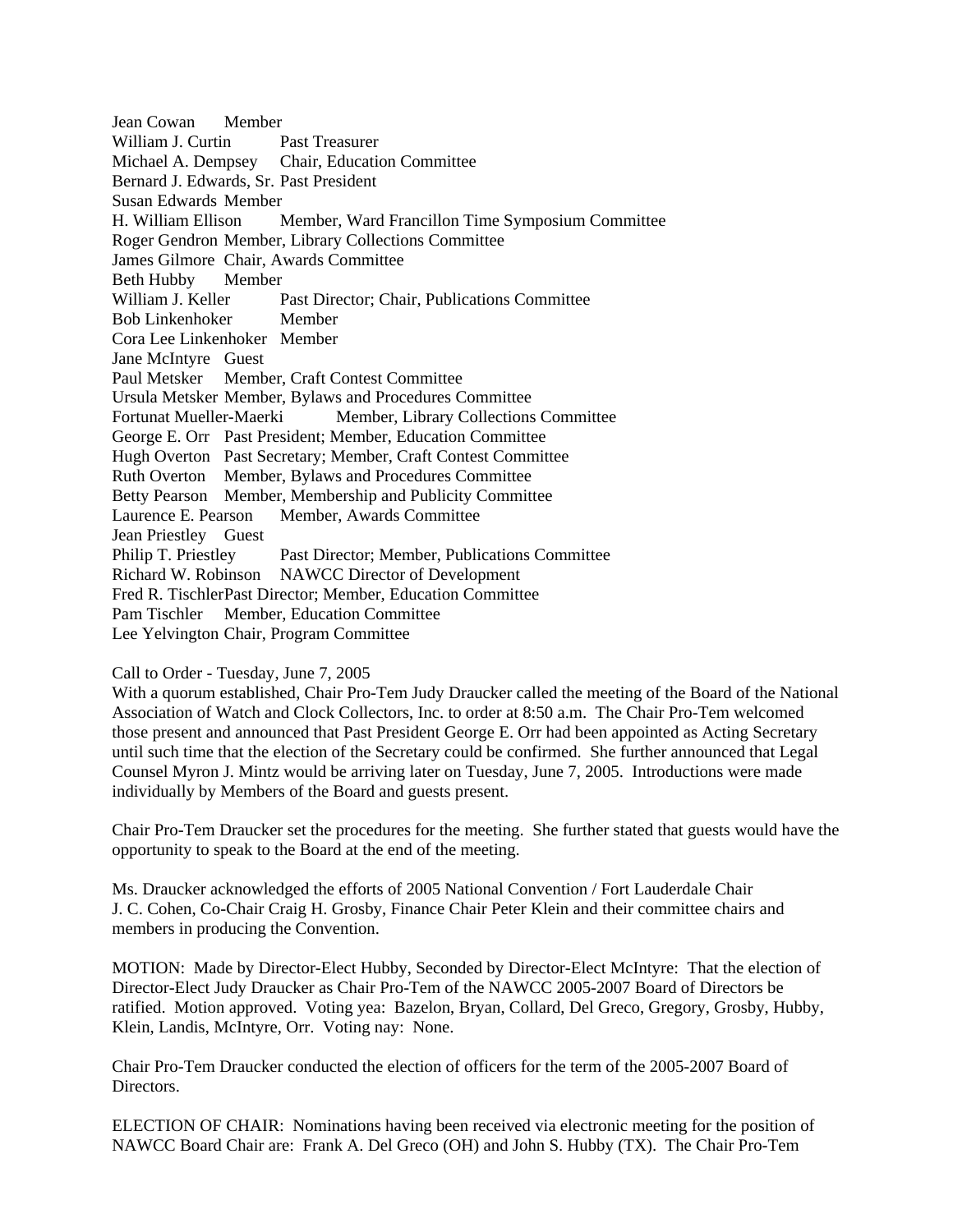asked for additional nominations from the floor. None were received. The successful candidate, by vote of a secret ballot, was Frank A. Del Greco (OH).

ELECTION OF VICE CHAIR: Nominations having been received via electronic meeting for the position of NAWCC Board Vice Chair are: William R. Bryan (TN), Philip Gregory (TX), and Thomas W. McIntyre (MA). Mr. McIntyre requested that his name be removed from the nomination list. The Chair Pro-Tem asked for additional nominations from the floor. John S. Hubby (TX) was nominated. The first vote, conducted by a secret ballot, resulted in lack of a majority vote for any of the candidates. Mr. Bryan requested that his name be removed from the nomination list. The second vote, conducted by a secret ballot, resulted in Philip C. Gregory (TX) as the successful candidate.

ELECTION OF SECRETARY: Nomination having been received via electronic meeting of the position of NAWCC Board Secretary: Judy Draucker (VA). The Chair Pro-Tem asked for additional nominations from the floor. None were received. Ms. Draucker was declared elected by acclamation.

ELECTION OF TREASURER: Nomination having been received via electronic meeting for the position of NAWCC Board Treasurer: Peter Klein (FL). The Chair Pro-Tem asked for additional nominations from the floor. None were received. Mr. Klein was declared elected by acclamation.

A motion for a recess was made by Chair-Elect Del Greco, seconded by Vice Chair-Elect Gregory, and approved. The recess was called at 9:50 a.m.

The meeting was reconvened at 10:15 a.m. with the Chair Frank A. Del Greco presiding.

Mr. Del Greco presented opening remarks, emphasizing three priorities: the development of a strategic plan; improved revenue generation; codes of conduct and ethics for the Board (previously approved), the Members and the Staff.

Chair Del Greco presented the following statement received from David H. Wood, Chair of the NAWCC Nominating and Elections Committee: "The Nominating and Elections Committee has received notification of results from Trout Ebersole and Groff, Certified Public Accountants, who were charged with the responsibility for receiving ballots and tabulating members' votes in the 2005 election. Having reviewed the results with Trout Ebersole and Groff, I certify that the following individuals were duly elected to the 2005 NAWCC Board of Directors to take office in June 2005: For two-year terms: William Bryan, Judy Draucker, John Hubby; for four-year terms: Frank Del Greco, Philip Gregory, Tom McIntyre, Joanne Orr. I further certify that Doug Cowan was elected to a four-year term on the Nominating and Elections Committee."

MOTION: Made by Secretary Draucker, Seconded by Director Orr: That Myron J. Mintz, having agreed to serve in such capacity, be and is herewith appointed NAWCC Legal Counsel for the term of the present Board (2005-2007), as provided in the Standing Rules Article III Section 3. Motion approved. Voting yea: Bazelon, Bryan, Collard, Del Greco, Draucker, Gregory, Grosby, Hubby, Klein, Landis, McIntyre, Orr. Voting nay: None.

Chair Del Greco acknowledged the work of the Interim Board of Directors, the Merger Task Force, and the Nominating and Elections Committee. He thanked Director Hubby for his enduring and successful efforts as Chair of the Merger Task Force.

Executive Director's Report: Stuckert Executive Director Connie Stuckert gave an update on Headquarters activities.

Treasurer's Report: Klein Treasurer Klein gave a report on the financial condition of the Association.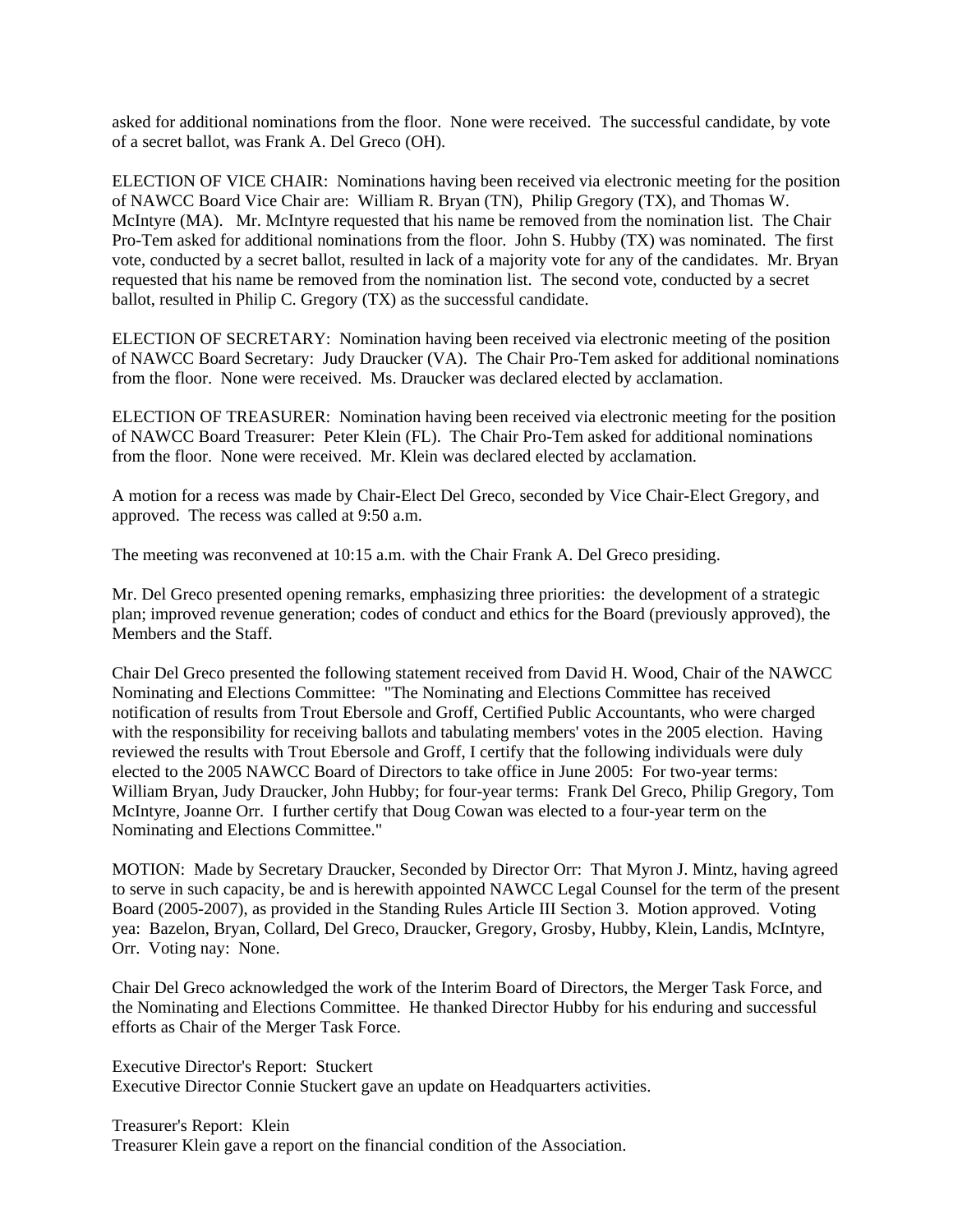Chair Del Greco requested that the minutes reflect that the Reports of the Committee Chairs have been received and will be published in the 'State of the Association' in the October 2005 issue of the NAWCC Bulletin.

Chair Del Greco requested that each Board member give their thoughts on the financial condition of the Association.

Chair Del Greco then requested that each Board member comment on the Strategic Planning process.

Chair Del Greco appointed the following task-teams to work on a feasibility study of four areas of strategic concern:

 Dues: Executive Director Stuckert, Director Collard, Secretary Draucker; Director Landis. Fundraising: Executive Director Stuckert, Director Bazelon, Director Grosby, Director of Development Robinson. Chapter Support: Vice Chair Gregory, Director Hubby, Director Orr. Outside Revenues: Director McIntyre, Director Bryan, Secretary Draucker, Executive Director Stuckert.

Initial reports are to be received prior to August 15, 2005.

MOTION: Made by Director Landis, Seconded by Director Collard: That the NAWCC Board of Directors authorize that a facilitator be hired to conduct a strategic planning process including the entire members of the NAWCC Board of Directors. A facilitator will be selected by the Board Chair by August 1, 2005. The final draft of the strategic plan will be available by December 15, 2005. Motion approved. Voting yea: Bazelon, Bryan, Collard, Del Greco, Draucker, Gregory, Grosby, Hubby, Klein, Landis, McIntyre, Orr. Voting nay: None.

MOTION: Made by Director Hubby, Seconded by Director Bryan: Resolved, that a proposed Staff Code of Conduct and Ethics has been received, and that the Executive Director be authorized to incorporate the proposal in the Employee Handbook. Motion approved. Voting yea: Bazelon, Bryan, Collard, Draucker, Gregory, Grosby, Hubby, Klein, Landis, McIntyre, Orr. Voting nay: None.

MOTION: Made by Director Hubby, Seconded by Director McIntyre: Resolved, that a proposed Membership Code of Conduct and Ethics has been received, and that it now be published for a period of ninety (90) days for review and comment by the Members prior to final consideration and approval by the Board at the December 2005 Board Meeting.

AMENDMENT TO MOTION: Made by Director Bryan, Seconded by Vice Chair Gregory: That the Board shall review at this meeting the current Membership Code of Conduct and Ethics Draft, before distribution to the Membership. Amendment to Motion defeated: Voting yea: Bryan, Draucker, Gregory, Orr. Voting Nay: Bazelon, Collard, Grosby, Hubby, Klein, Landis, McIntyre.

Voting on the original motion: Motion approved. Voting yea: Bazelon, Bryan, Collard, Draucker, Gregory, Grosby, Hubby, Klein, Landis, McIntyre, Orr. Voting nay: None.

Chair Del Greco requested a recess. A motion was made by Director McIntyre, seconded by Director Hubby, and approved. The meeting was recessed at 5:10 p.m. Chair Del Greco announced the Recess Session would reconvene at 8:30 a.m. on Wednesday, June 8, 2005, with a presentation by NAWCC Director of Development Richard Robinson.

The floor was opened for comments from visitors and none responded.

\_\_\_\_\_\_\_\_\_\_\_\_\_\_\_\_\_\_\_\_\_\_\_\_\_\_\_\_\_\_\_\_\_\_\_\_\_\_\_\_\_\_\_\_\_\_\_\_\_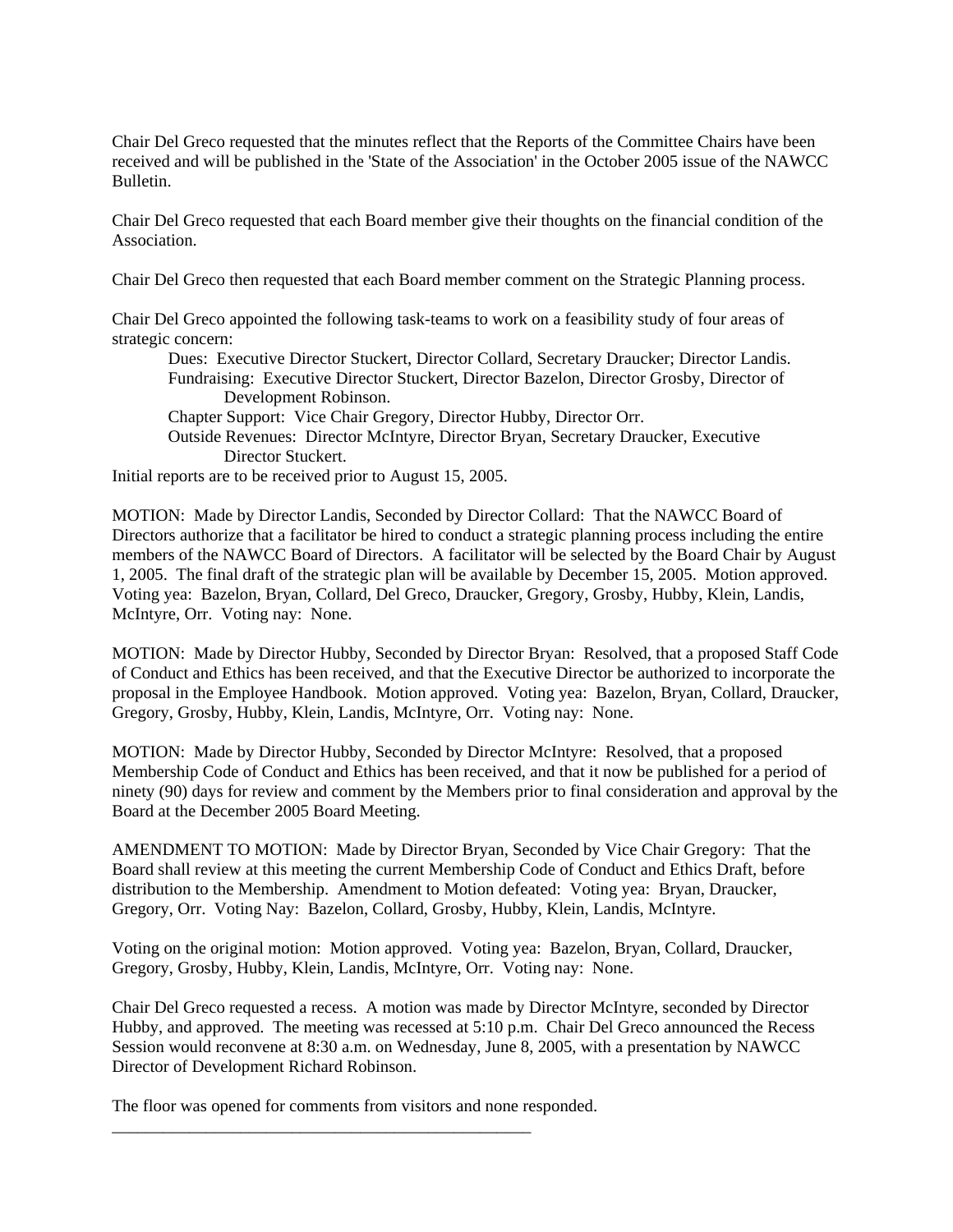Wednesday, June 8, 2005

Chair Del Greco, noting that the Board was still in Recess Session, gave opening remarks on the matter of fundraising, followed by a presentation on fundraising objectives and techniques by NAWCC Director of Development Richard W. Robinson.

With a quorum established, Chair Frank A. Del Greco reconvened the meeting of the Board of the National Association of Watch and Clock Collectors, Inc. at 10:00 a.m. on Wednesday, June 8, 2005.

Chair Del Greco restated the procedures for the meeting and stated that guests would have the opportunity to speak at the end of the day.

Chair Del Greco requested an Executive Session for the purpose of discussing (1) a potential conflict of interest with Board Members who serve as Field Suitcase Instructors; (2) personnel matters; and (3) a Chapter problem. A motion was made by Director Landis, seconded by Director Bryan, and approved. The Executive Session was called at 10:10 a.m.

The meeting was reconvened at 12:55 p.m. Chair Del Greco reported the following results of the Executive Session: (1) a potential conflict of interest with Board Members who serve as Field Suitcase Instructors; motion will follow; (2) personnel matters; no action was taken; (3) a Chapter problem; follow-up action to be taken by the Chair.

Chair Del Greco requested an Executive Session at 1:00 p.m. to discuss a Chapter problem. A motion was made by Vice Chair Gregory, seconded by Director McIntyre, and approved. The Executive Session was called at 1:05 p.m.

The meeting was reconvened at 2:00 p.m. Chair Del Greco reported that no action was taken in Executive Session and that follow-up action would be taken by the Chair.

MOTION: Made by Director McIntyre, Seconded by Secretary Draucker: The Board has determined that in order to avoid any appearance of impropriety, a Field Suitcase Workshop Instructor or member of the immediate family of such Instructor who is elected or appointed to the Board shall be ineligible to continue as a compensated Field Suitcase Instructor (other than the reimbursement of ordinary and necessary expenses); provided, however, the continuation of such services shall be permitted for a period not to exceed twelve (12) months by a determination of no less than two thirds (2/3) of Board members eligible to vote that such services are necessary and exclusively in the best interests of the Association and its members. Motion approved. Voting aye: Bazelon, Bryan, Collard, Draucker, Grosby, Klein, Landis, McIntyre. Voting nay: None. The following Board Members recused themselves: Gregory, Hubby, Orr.

MOTION: Made by Director McIntyre, Seconded by Director Bryan: Moved that it has been determined that the continuation of George E. Orr's services as a Field Suitcase Workshop Instructor until June 8, 2006, are necessary and exclusively in the best interests of the Association and its Members. Motion approved: Voting yea: Bazelon, Bryan, Collard, Draucker, Grosby, Klein, Landis, McIntyre. Voting nay: None. The following Board Members recused themselves: Gregory, Hubby, Orr.

MOTION: Made by Director McIntyre, Seconded by Director Collard: Moved that it has been determined that the continuation of Philip C. Gregory's services as a Field Suitcase Workshop Instructor until June 8, 2006, are necessary and exclusively in the best interests of the Association and its Members. Motion approved. Voting yea: Bazelon, Bryan, Collard, Draucker, Grosby, Klein, Landis, McIntyre. Voting nay: None. The following members recused themselves: Gregory, Hubby, Orr.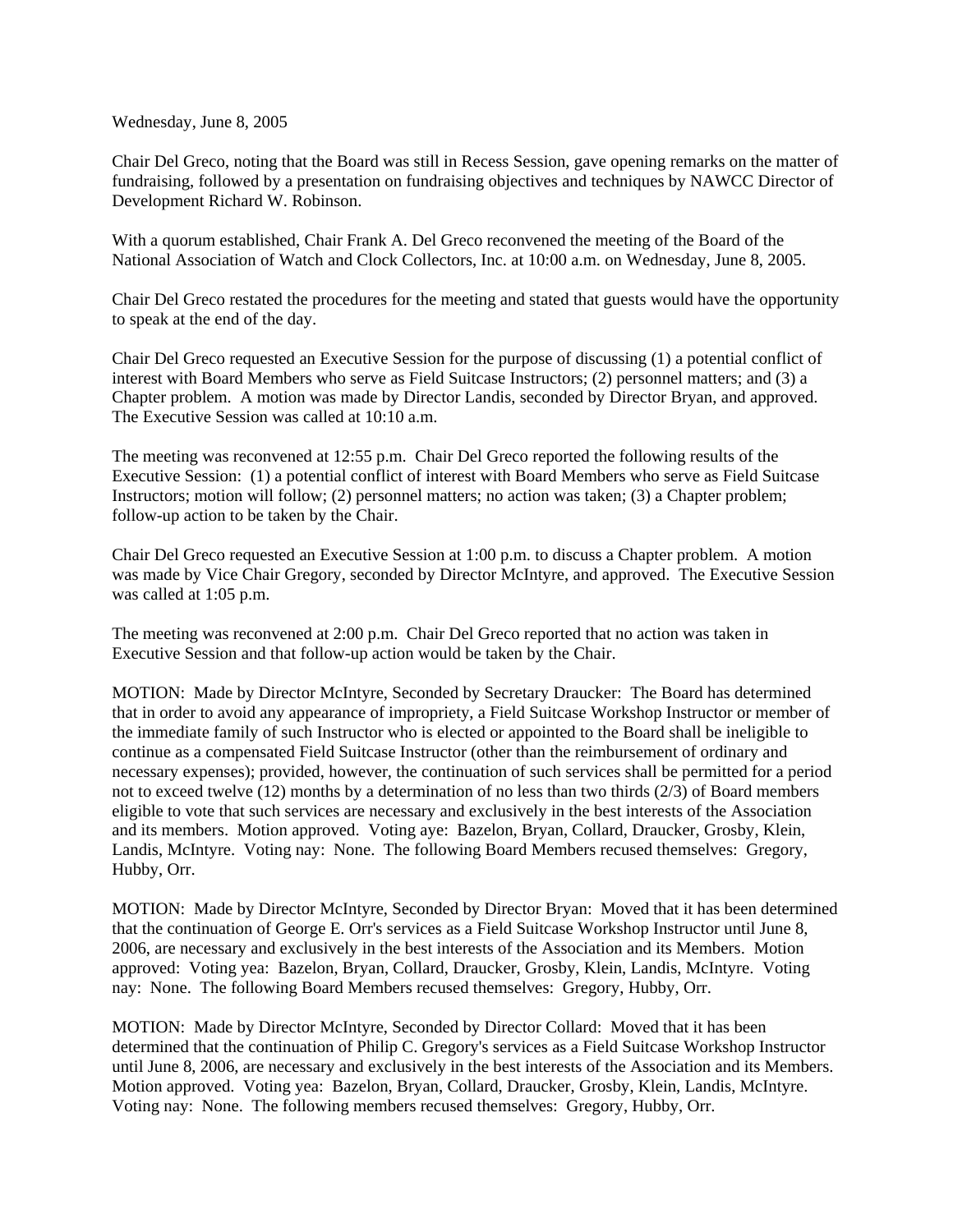MOTION: Made by Director McIntyre, Seconded by Director Collard: Moved that it has determined that the continuation of John S. Hubby's services as a Field Suitcase Workshop Instructor until June 8, 2006, are necessary and exclusively in the best interests of the Association and its Members. Motion approved. Voting yea: Bazelon, Bryan, Collard, Draucker, Grosby, Klein, Landis, McIntyre. Voting nay: None. The following members recused themselves: Gregory, Hubby, Orr.

MOTION: Made by Director Hubby, Seconded by Treasurer Klein: To suspend the rules for untimely submission of agenda items in order to consider a motion to clarify the duties of the Finance Committee. Motion approved. Voting yea: Bazelon, Bryan, Collard, Draucker, Gregory, Grosby, Hubby, Klein, Landis, McIntyre, Orr. Voting nay: None.

MOTION: Made by Director Hubby, Seconded by Treasurer Klein: Resolved, that Article VII Section 2 (d) of the Standing Rules be amended to clarify the responsibility of the Finance Committee for development of investment and fund management policies, as follows: (d) Finance Committee

 1) In addition to the duties specified in the Bylaws, the Finance Committee shall also be responsible for reviewing the annual audited accounts and preparing a statement to the Board regarding its observations and recommendations.

 2) To carry out is responsibilities under Article III Section 2 (d) 3. of the Bylaws, the Finance Committee shall work with the approved professional investment manager and Executive Director to develop investment and fund management policies and procedures for approval by the Board, to be incorporated in the Operations Manual.

Motion approved. Voting yea: Bazelon, Bryan, Collard, Draucker, Gregory, Grosby, Hubby, Klein, Landis, McIntyre, Orr. Voting nay: None.

MOTION: Made by Director Hubby, Seconded by Director Bryan: Resolved, that unless otherwise restricted in the Standing Rules, the Board hereby authorize the Executive Director, in consultation with the Finance Committee, to manage and utilize all accumulated investment income and current investment income as received, to support operational needs of the Museum and Library within the directives and purposes of each of the following restricted funds:

- 1) The National Watch and Clock Museum Endowment Fund.
- 2) The Library and Research Center Endowment Fund.
- 3) The Museum and Library Investment Fund.

Further, that Article XII Section 6 (a), 6 (b), 6 (c), and 6 (d) of the Standing Rules shall be amended to reflect the intent of this resolution, that the annual estimated earnings for these funds and all other unrestricted fund earnings be incorporated in the annual budget, and that actual expenditures be reported in the monthly financial reports.

AMENDMENT TO MOTION: Made by Treasurer Klein, Seconded by Director Orr: To remove the wording 'all accumulated investment income and' from the motion. Motion approved. Voting yea: Bazelon, Collard, Gregory, Grosby, Klein, Landis, Orr. Voting nay: Bryan, Draucker, Hubby, McIntyre.

Voting on the original motion as amended approved. Voting yea: Bazelon, Bryan, Collard, Draucker, Gregory, Grosby, Hubby, Klein, Landis, McIntyre, Orr. Voting nay: None.

MOTION: Made by Director Hubby, Seconded by Director McIntyre: That the final budget for the 2006 National Convention to be held in Cleveland, Ohio, on June 21-25, 2006 be approved herewith.

AMENDMENT TO MOTION: Made by Treasurer Klein, Seconded by Director Collard: That the preregistration fee be increased to \$50.00 per person and that the on-site registration fee be increased to \$60.00 per person. Voting on amendment approved. Voting yea: Bazelon, Collard, Gregory, Grosby, Hubby, Klein, McIntyre, Orr. Voting nay: Bryan, Draucker, Landis.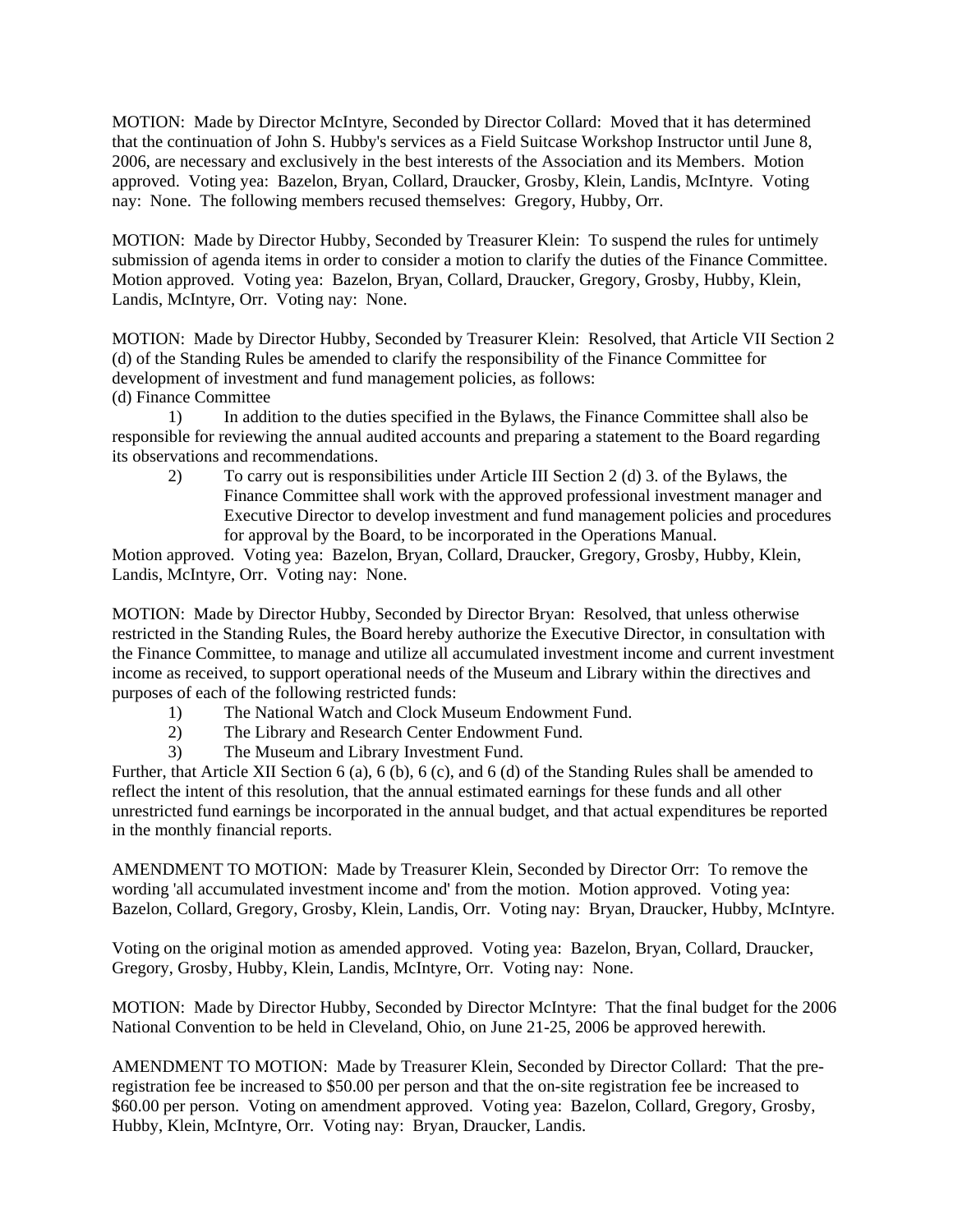Voting on motion as amended: Amended motion approved. Voting yea: Bazelon, Bryan, Collard, Gregory, Grosby, Hubby, Klein, McIntyre, Orr. Voting nay: Draucker, Landis.

Director Collard was excused from the meeting as of 3:30 p.m. and absent for all subsequent votes.

MOTION: Made by Director Hubby, Seconded by Director Landis: That the preliminary budget for the 2007 National Convention to be held in Chattanooga, Tennessee, on June 6-10, 2007 be approved, subject to presentation of final contracts and budget for subsequent review and approval at the June 2006 Meeting of the Board.

AMENDMENT TO MOTION: Made by Vice Chair Gregory, Seconded by Director Hubby: That the preliminary budget for the 2007 National Convention to be held in Chattanooga, Tennessee, on June 6-10, 2007 is approved, subject to presentation of final contracts and budget providing for \$20,000 net surplus target for subsequent review and approval at the June 2006 Meeting of the Board. Amendment to motion defeated. Voting yea: Bazelon, Gregory, Klein, McIntyre. Voting nay: Bryan, Del Greco, Draucker, Grosby, Hubby, Landis, Orr. Absent: Collard.

Voting on the original motion approved. Voting yea: Bazelon, Bryan, Del Greco, Draucker, Grosby, Hubby, Klein, Landis, McIntyre, Orr. Voting nay: Gregory. Absent: Collard.

MOTION: Made by Secretary Draucker, Seconded by Director McIntyre: That the following resolution be approved: Resolved, having received a preliminary proposal for the 2008 National Convention to be hosted by Ozark Chapter No. 57, the Board herewith approve the proposed dates and venue to be June 11- 14, 2008, in Springfield, Missouri. Further, as required by the Standing Rules, the Convention Committee is to submit an updated proposal and budget for Board consideration at the December 2005 Board Meeting. Motion approved. Voting yea: Bazelon, Bryan, Draucker, Gregory, Grosby, Hubby, Klein, Landis, McIntyre, Orr. Voting nay: None. Absent: Collard.

MOTION: Made by Director Bazelon, Seconded by Director Landis: To approve the 2005 Ward Francilllon Time Symposium / Houston budget as presented in preliminary form. Motion approved. Voting yea: Bazelon, Bryan, Draucker, Gregory, Grosby, Hubby, Landis, McIntyre, Orr. Voting nay: None. Abstain: Klein. Absent: Collard.

MOTION: Made by Secretary Draucker, Seconded by Director Bryan: To approve the 2006 Ward Francillon Time Symposium / Cleveland budget as presented. Motion approved. Voting yea: Bazelon, Bryan, Draucker, Gregory, Grosby, Hubby, Klein, Landis, McIntyre, Orr. Voting nay: None. Absent: Collard.

MOTION: Made by Director Hubby, Seconded by Secretary Draucker: That a Special Committee of the Board be formed for the purpose of securing and nominating candidates for Committee Chair for those committees requiring such action; further that the Special Committee be composed of the Chair, two Director volunteers, and the Executive Director. The term of this Special Committee will be for the term of this Board and will be responsible for nomination of replacement Chairs for vacancies that may occur. Motion approved. Voting yea: Bazelon, Bryan, Draucker, Gregory, Grosby, Hubby, Klein, Landis, McIntyre, Orr. Voting nay: None. Absent: Collard.

Chair Del Greco announced the appointment of the two Director volunteers: Phil Gregory and Craig Grosby.

MOTION: Made by Director Hubby, Seconded by Secretary Draucker: Resolved, that the 2008 Ward Francillon Time Symposium be provisionally approved as follows, pending receipt of formal proposals and budgets, to be held at the usual dates of the fourth weekend of October: October 23-25, 2008; Sangamo, Illinois, the home of the Sangamo Clock Company. The proposed topic is "Electrical